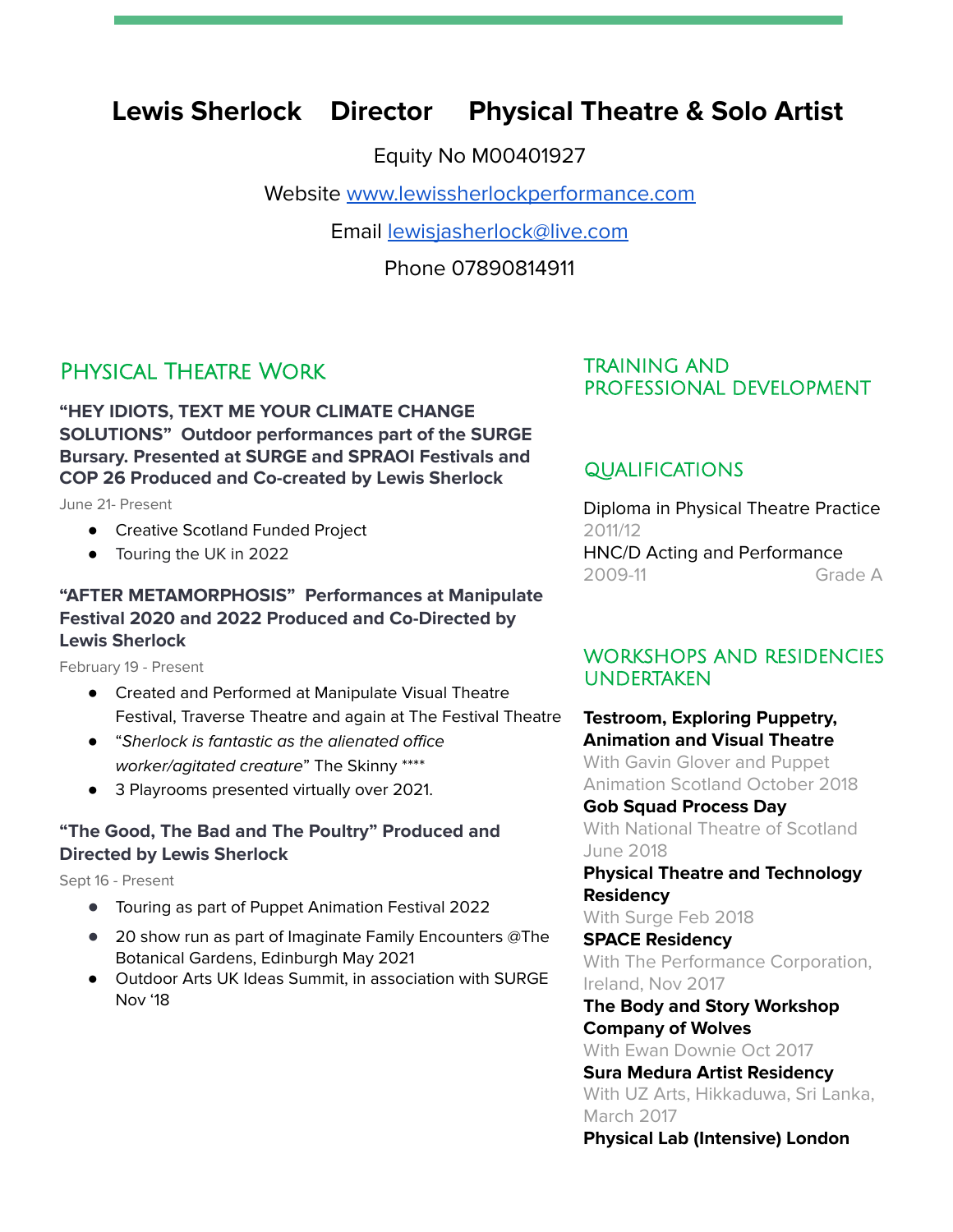# **"Confirm Your Humanity" and "Based on Metamorphosis" Performances at Manipulate Festival 2019 by Lewis Sherlock**

February 19 - Present

● Created and Performed at Manipulate Visual Theatre Festival, Traverse Theatre. "Stunning; ingenious; brilliant. This one blew me away...Lewis Sherlock leverages his nod to the silent film era in a way that confronts and affirms online overload." Edinburgh Guide.

# **"MADDOGZ" Performance Interventions by Lewis Sherlock**

February 17 - Present

- Created and Performed in Sri Lanka, Short Film developed
- Performed for BRETURN Festival, Brexit Festival in Brno, Czech Republic Nov '17.

# **"Earworm" and "Covering Heights" at Clown Cabaret Scratch Night**

April 2016 - June 2017

- "Earworm" and Interlude Acts. June '17-Assembly Roxy. (...) "Lewis Sherlock's abstract, lightbulb-carrying clown in a trenchcoat, managing that Pinteresque trick of being absurdly hilarious and menacing at the same time." The Fountain
- "Covering Heights" April '16- Assembly Roxy, Edinburgh. Also performed at Kelburn Garden Party

#### With Yorgos Karamalegos Sept 2016

**The Bouffon and Tragic Chorus Masterclass Series** with Al Seed Nov 2015 and Judith Milligan **Uz Arts: Street Theatre Workshop** with Kud Ljud Sept 2015 **(Self)-Portrait in Making Solo Performance** with Yael Karavan Jan 2015 **Embodied Theatre Training Intensive** with Alex Rigg, Al Seed and Ewan Downie 2013/2014 **Movement and Materials Masterclass**

with Alex Rigg **Conser 2013 Bouffon week intensive** with Philippe Gaulier July 2012

# SKILLS AND EXPERIENCE

Devised performance Physical improvisation **Clown** Bouffon Street theatre Outdoor performance Site specific/responsive theatre Workshop facilitation Ensemble performance Solo performance